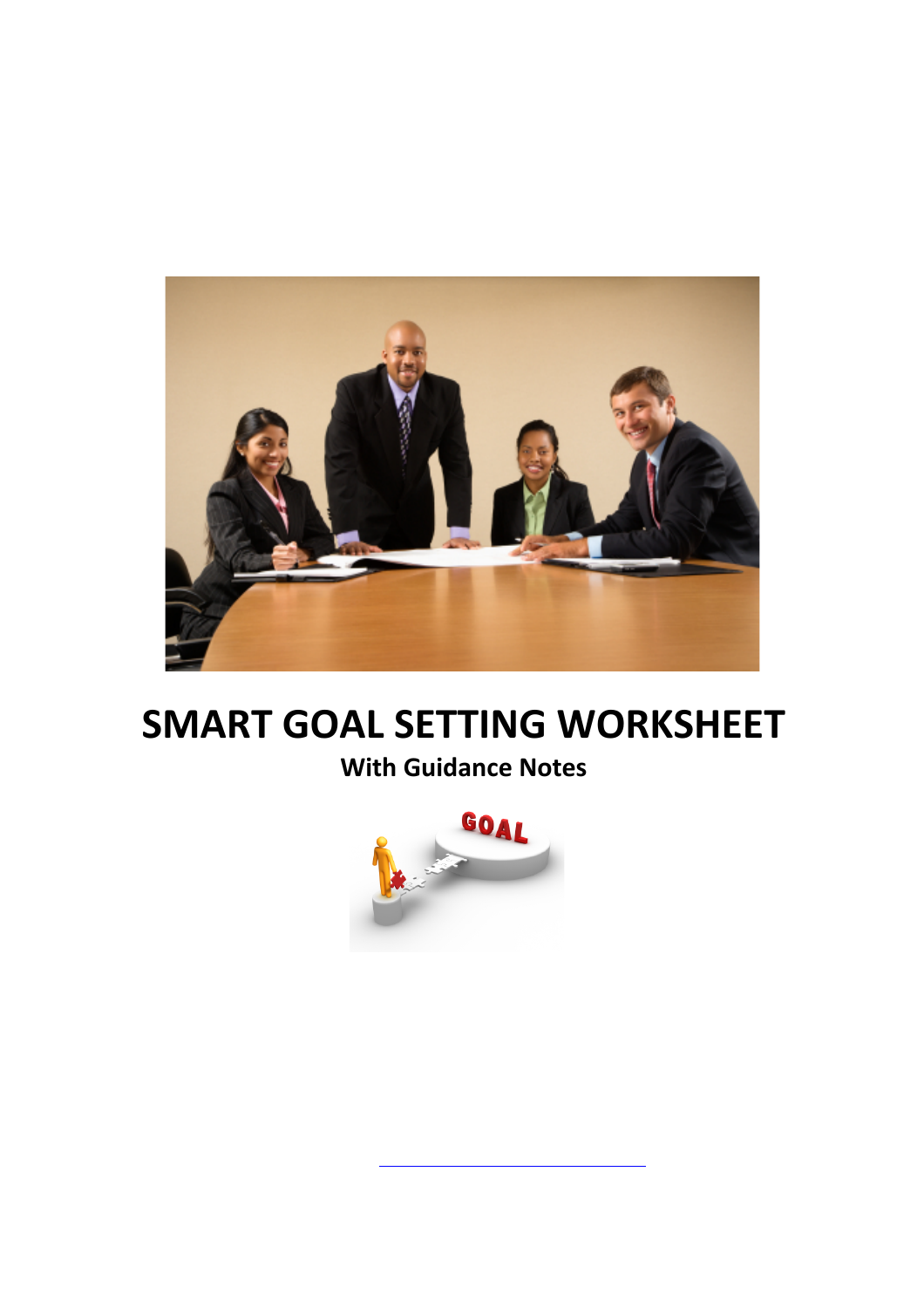# **A Brief Guide to SMART goal setting**

A SMART goal is a goal that is specific, measurable, attainable, relevant and time based. In other words, **a goal that is very clear and easily understood.**

# **SPECIFIC**

The goal must clearly state **what** is to be achieved, by **whom**, **where** and **when** it is to be achieved. Sometimes it may even state why that goal is important.

Not all of these questions will apply to every goal, but it is important to ask all the questions in order to assess how specific your goal is and make it as clear as possible.

## **MEASURABLE**

Measurability applies to both the end result and the milestones along the way to attaining a goal. It answers the question of quantity – how much, how often, how many? The milestones are signs along the way that will tell you that you are on the right track to achieving your goal.

For instance, your ultimate goal may be to make 60,000 dollars in a year, but the milestones may be to make 5,000 dollars every month, which will add up to 60,000 in a year. So by focusing on making the 5,000 dollars every month you will ultimately reach your goal of 60,000 dollars. This makes the goal more attainable because it is easier to think of ways to make 5,000 dollars every month than 60,000 all at once.

It has been said that what cannot be measured cannot be managed.

This is often true when it comes to goals. Sometimes it is difficult to measure a goal, but at such times there is usually an indirect measure that can be applied.

## **ATTAINABLE**

You should ensure that the goals you set are achievable.

Firstly, you must believe that you can manage to do what you are setting out to do. If you set goals that re unbelievable even to yourself it is very unlikely you will achieve them.

This is equally important when setting goals for a group, such as in the corporate setting. If the people for whom the goals are being set do not believe they are attainable, it is unlikely they will work wholeheartedly towards achieving them.

Agreement and participation in the SMART goal setting process is important in such cases to ensure that most people are happy with how realistic the goals are.

Secondly, the goals must be possible, all things being equal. There is no point setting a goal to float in the air and defy gravity using only your mind, for instance. No matter how hard you try this won't be achievable.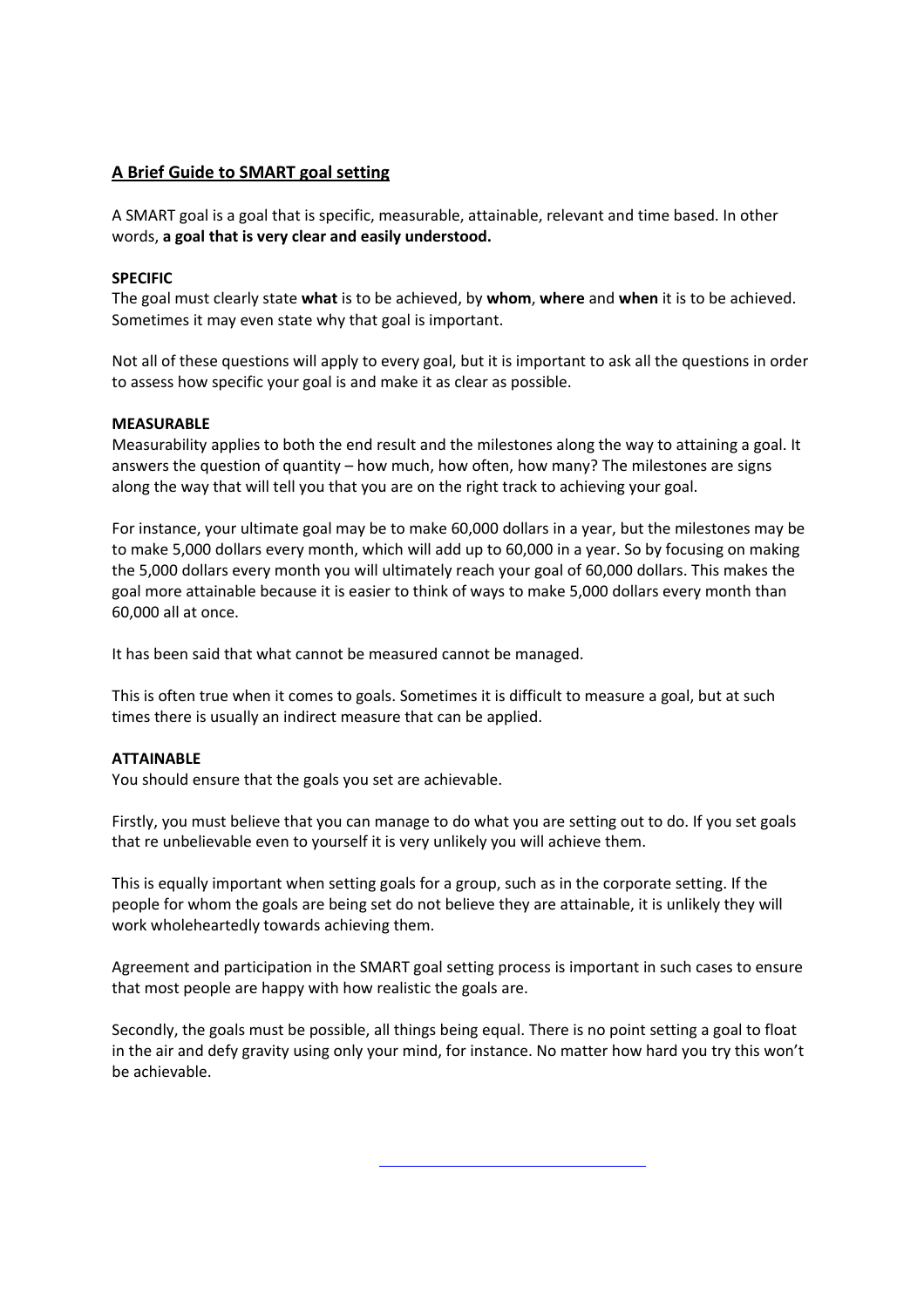Be careful however, that you do not limit yourself based on what other people believe to be achievable or not. Set your own standards by understanding your own abilities, strengths and weaknesses.

#### **RELEVANT**

Your goals must be relevant to what you want to achieve in the short term and the long term. Understanding your organizational or personal vision, mission and purpose is critical in this respect.

Sometimes you can be tempted to do something simply because it is easy and sounds great, only to discover later on that is has no long term importance to what you want to achieve as an individual or an organisation.

Do those things that are most important and in line with your long term vision and mission

#### **TIME-BASED**

This sometimes overlaps with the goal being Specific, but it aims to ensure that you put a time-frame to your goals. Someone said a goal is a dream with a time-frame to it. Simply deciding by when you want to achieve something can be a good motivator.

It can prevent you from procrastinating because you know that you are working to a deadline.

#### **"Failing to plan is planning to fail"**

If you find yourself unable to set a SMART goal it is more than likely that your future plans are not clear enough and need to be worked on. Furthermore do not get tempted to skip the process of SMART goal setting and "get on with it" without fully analyzing your goals.

Doing this careful planning at the beginning will save you lots of time and disappointment at a later stage and you will avoid making costly mistakes.

#### **INSTRUCTIONS**

Work through the worksheet that follows, including as much detail as possible under each heading in the columns. Clarify your goals to yourself as much as is possible.

When you are done with the table you will be able to write SMART goals based on this.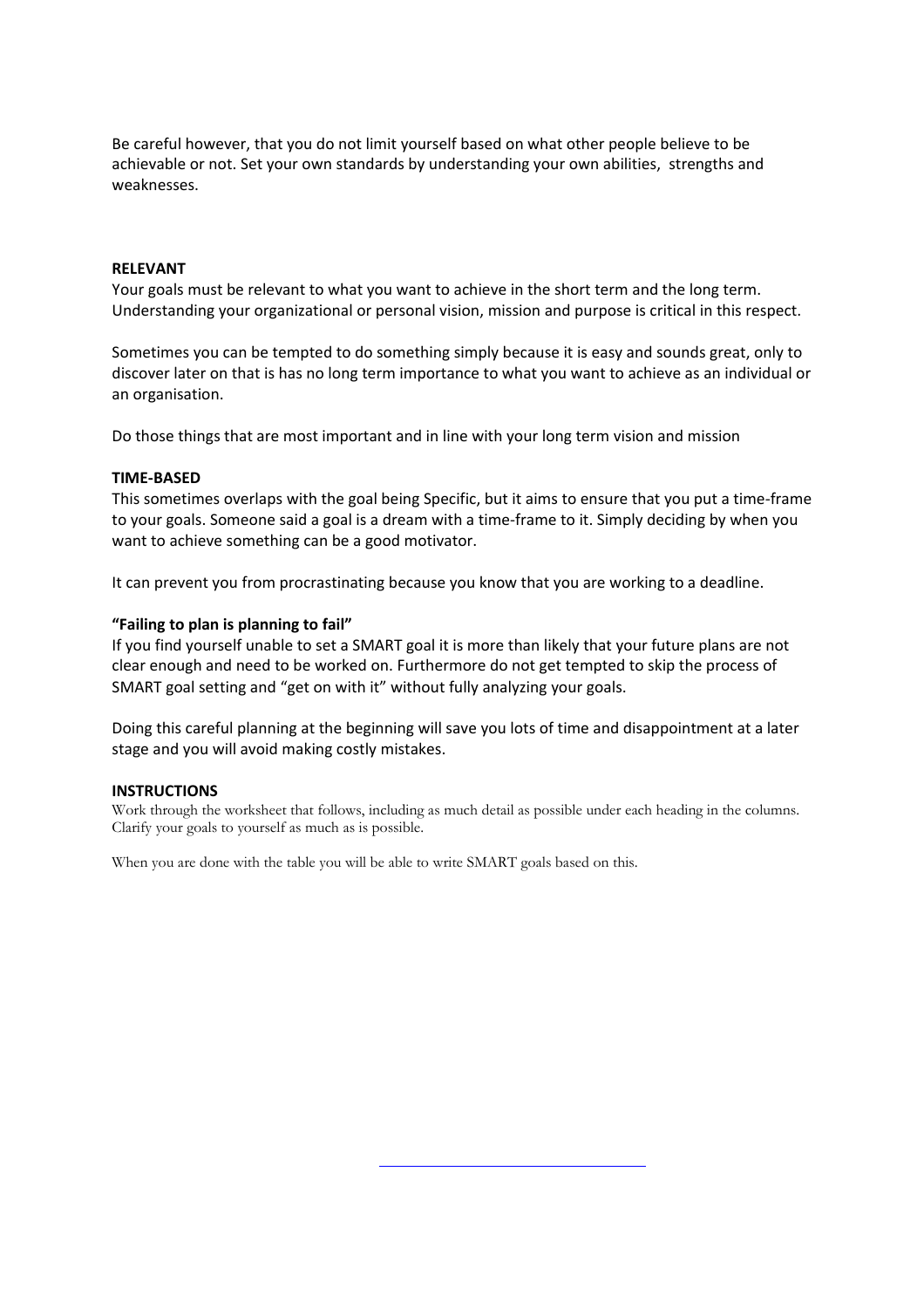

|                                         | <b>GOALS</b>                             |                                             |                   |                                                                        |                   |
|-----------------------------------------|------------------------------------------|---------------------------------------------|-------------------|------------------------------------------------------------------------|-------------------|
| <b>INTENTION</b>                        | <b>SPECIFIC</b>                          | Measurable                                  | <b>Attainable</b> | Relevant                                                               | <b>Time Based</b> |
| What is it that you<br>want to achieve? | Who?<br>What?<br>Why?<br>Where?<br>When? | <b>How Much?</b><br>How often?<br>How many? | Achievable?       | Is it<br>important to<br>what you<br>want to<br>achieve<br>ultimately? | When?             |
|                                         |                                          |                                             |                   |                                                                        |                   |
|                                         |                                          |                                             |                   |                                                                        |                   |
|                                         |                                          |                                             |                   |                                                                        |                   |
|                                         |                                          |                                             |                   |                                                                        |                   |
|                                         |                                          |                                             |                   |                                                                        |                   |

Print and attach additional sheets if necessary to capture information for additional goals.